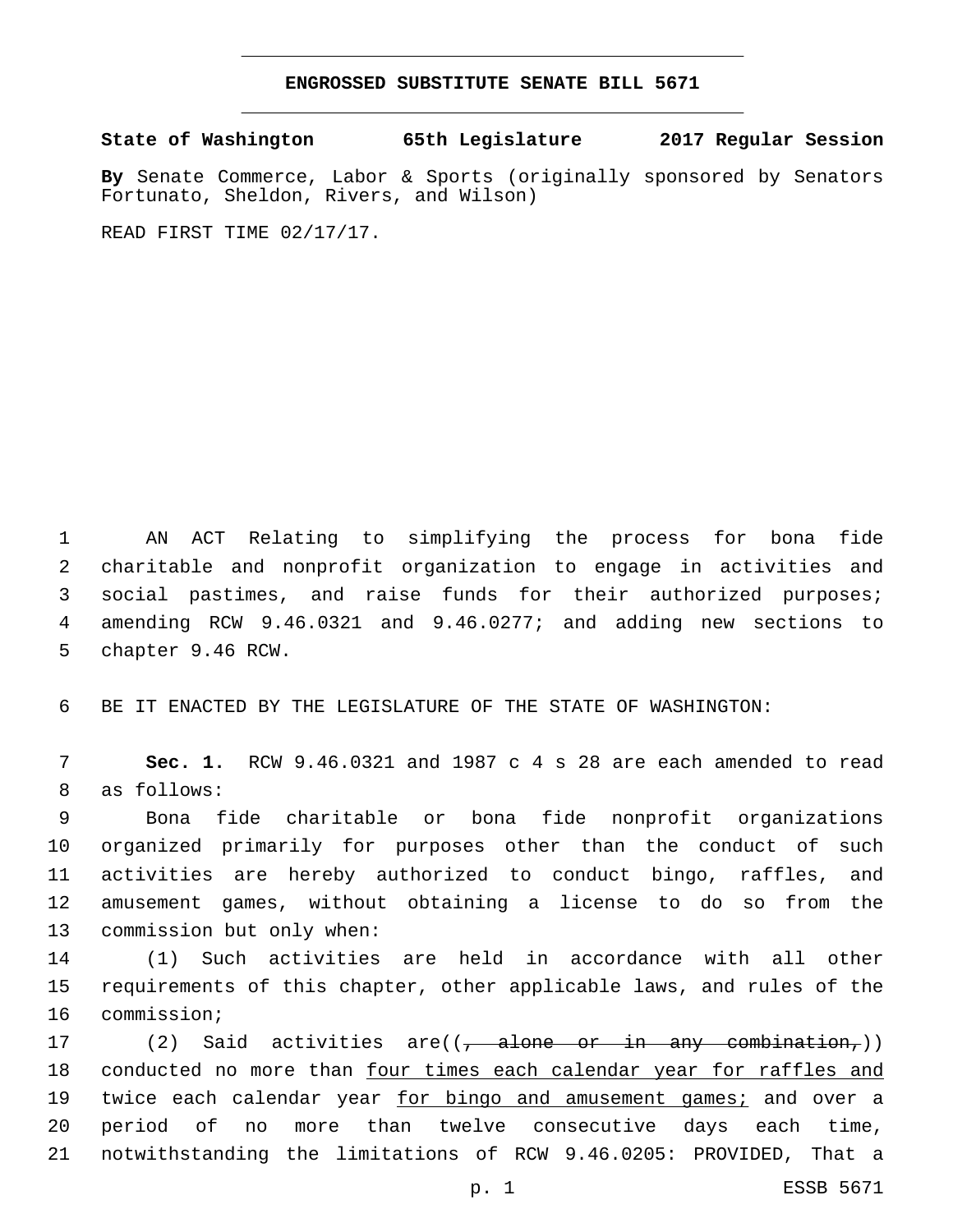raffle conducted under this subsection may be conducted for a period 2 longer than twelve days;

 (3) Only bona fide members of that organization, who are not paid for such services, participate in the management or operation of the 5 activities;

 (4) Gross revenues to the organization from ((all the activities together)) raffles do not exceed ten thousand dollars during any 8 calendar year;

 (5) Gross revenues to the organization from bingo and amusement 10 games do not exceed five thousand dollars during any calendar year;

 $((+5+))$  (6) All revenue therefrom, after deducting the cost of prizes and other expenses of the activity, is devoted solely to the purposes for which the organization qualifies as a bona fide 14 charitable or nonprofit organization;

 $((+6))$  (7) The organization gives notice at least five days in advance of the conduct of any of the activities to the local police agency of the jurisdiction within which the activities are to be conducted of the organization's intent to conduct the activities, the location of the activities, and the date or dates they will be conducted; and

 $((+7+))$  (8) The organization conducting the activities maintains records for a period of one year from the date of the event which accurately show at a minimum the gross revenue from each activity, details of the expenses of conducting the activities, and details of the uses to which the gross revenue therefrom is put.

 NEW SECTION. **Sec. 2.** A new section is added to chapter 9.46 RCW 27 to read as follows:

 Bona fide charitable or bona fide nonprofit organizations authorized to conduct activities under this chapter may offer raffle tickets purchased as part of a multiple ticket package to be purchased at a discount. The organization may offer different levels of discounts based on the volume of tickets sold in the multiple 33 packages.

 NEW SECTION. **Sec. 3.** A new section is added to chapter 9.46 RCW to read as follows:35

 Bona fide charitable or bona fide nonprofit organizations authorized to conduct activities under this chapter who are engaging in a gambling activity where the participants select their own

p. 2 ESSB 5671